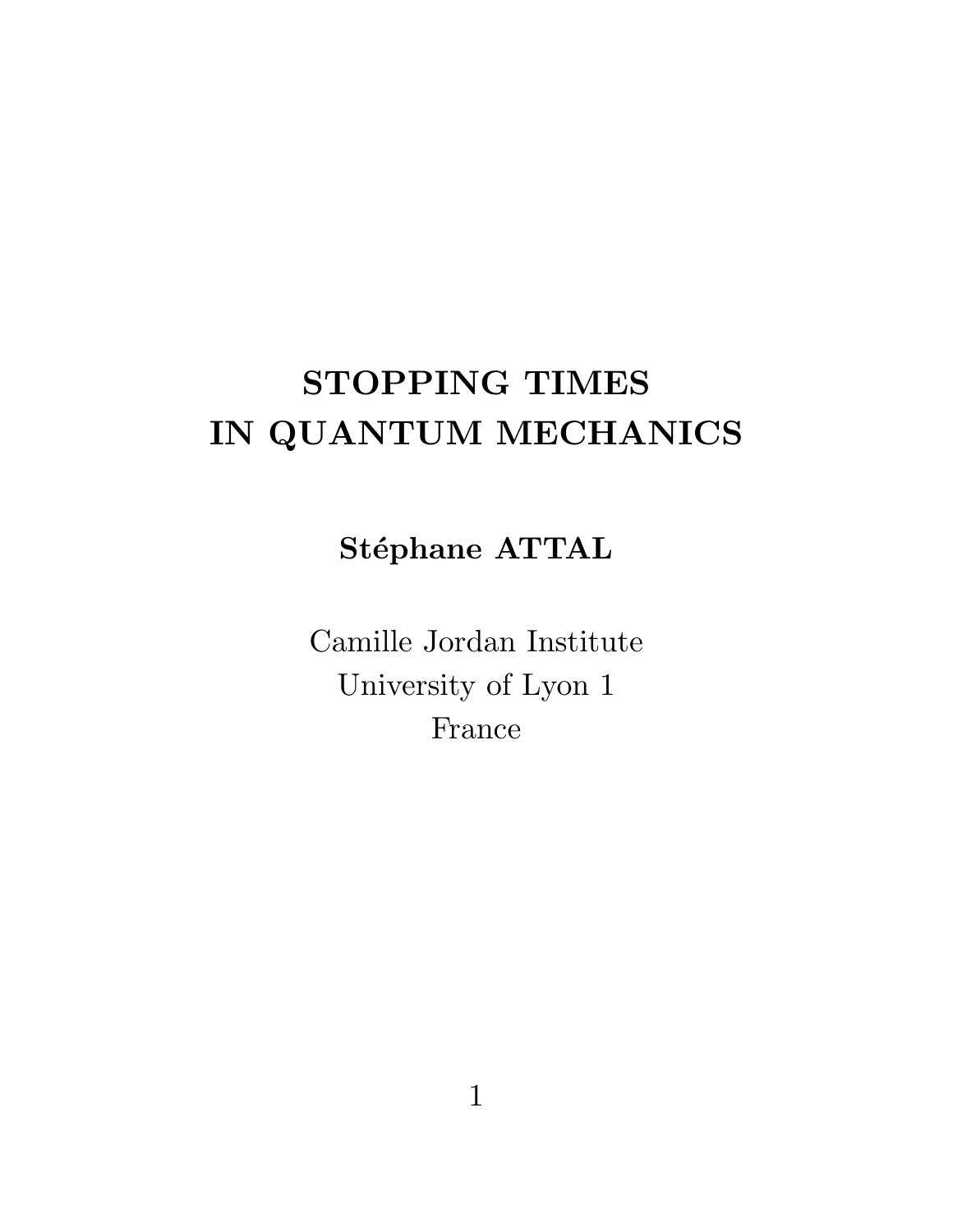### QUANTUM MECHANICS

# (First version)

### 1. States

• State space= a complex Hilbert space  $\mathcal{H}$ .

• Possible states = norm 1 vectors  $\Psi \in \mathcal{H}$  : wave functions.

### 2. Observables

• Observables of the system  $\mathcal{H} =$  self-adjoint operators on  $H$ .

• Possible numerical outcomes for the measure of the observable  $H =$  the (real) spectrum  $\sigma(H)$  of H.

• If  $\mathcal H$  is in a state  $\Psi$ , if the observable H admits a spectral measure  $A \mapsto 1\mathbb{1}_A(H)$ , then the probability to measure  $H$  with values in the set  $A$  is

$$
<\Psi\,,\; 1\!\!1_A(H)\,\Psi>.
$$

Also equal to

$$
\left|\left|\mathbb{1}_A(H)\,\Psi\right|\right|^2=\mathrm{Tr}\big(\left|\Psi\right\rangle\!\!\left\langle\Psi\right|\mathbb{1}_A(H)\big).
$$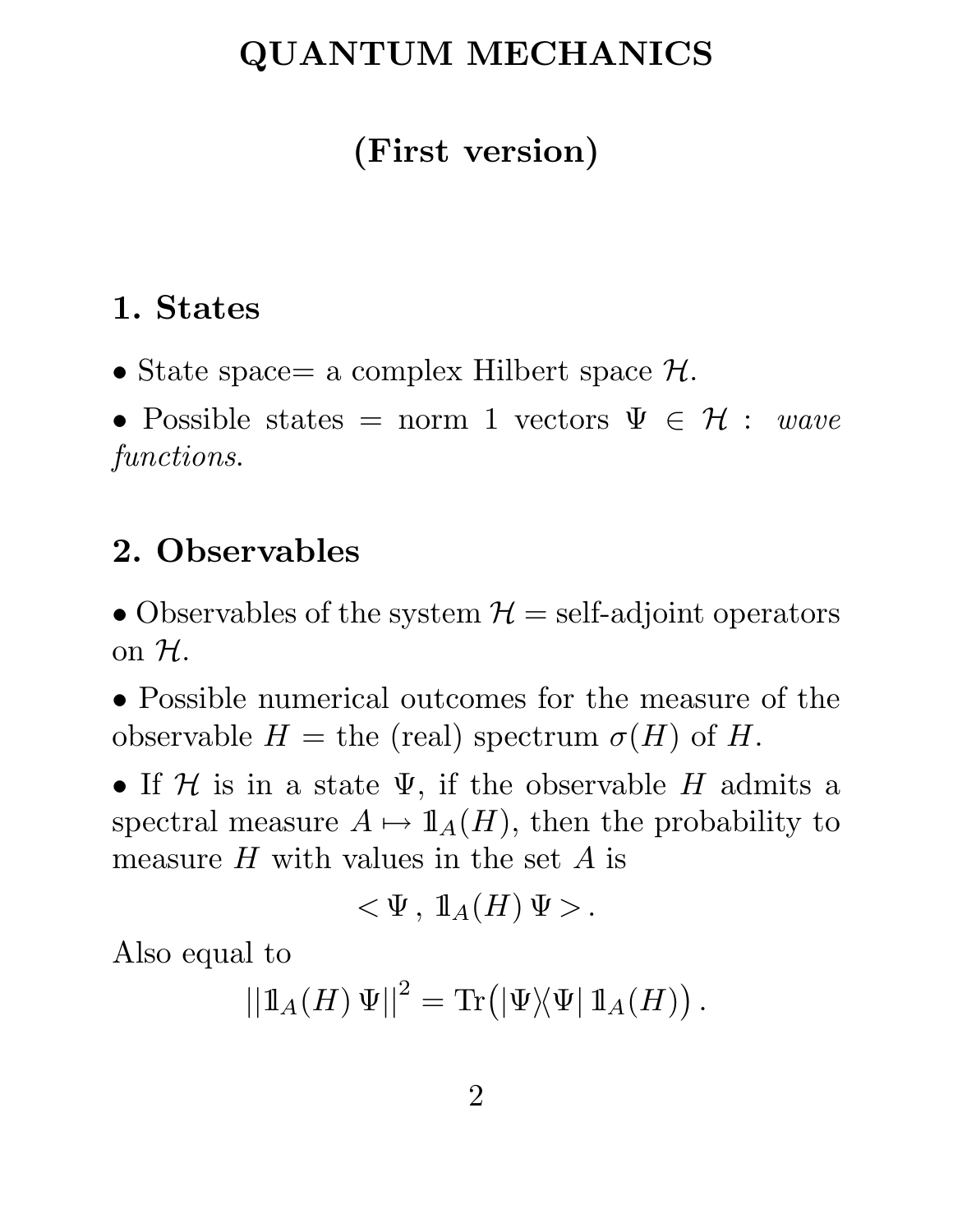### 3. Time evolution

- Energy observable  $H = Hamiltonian$  of the system.
- Consider the unitary group

$$
U_t = e^{-itH}.
$$

If  $\Psi_0$  is the state at time 0, then it becomes

$$
\Psi_t = U_t \Psi_0
$$

at time t.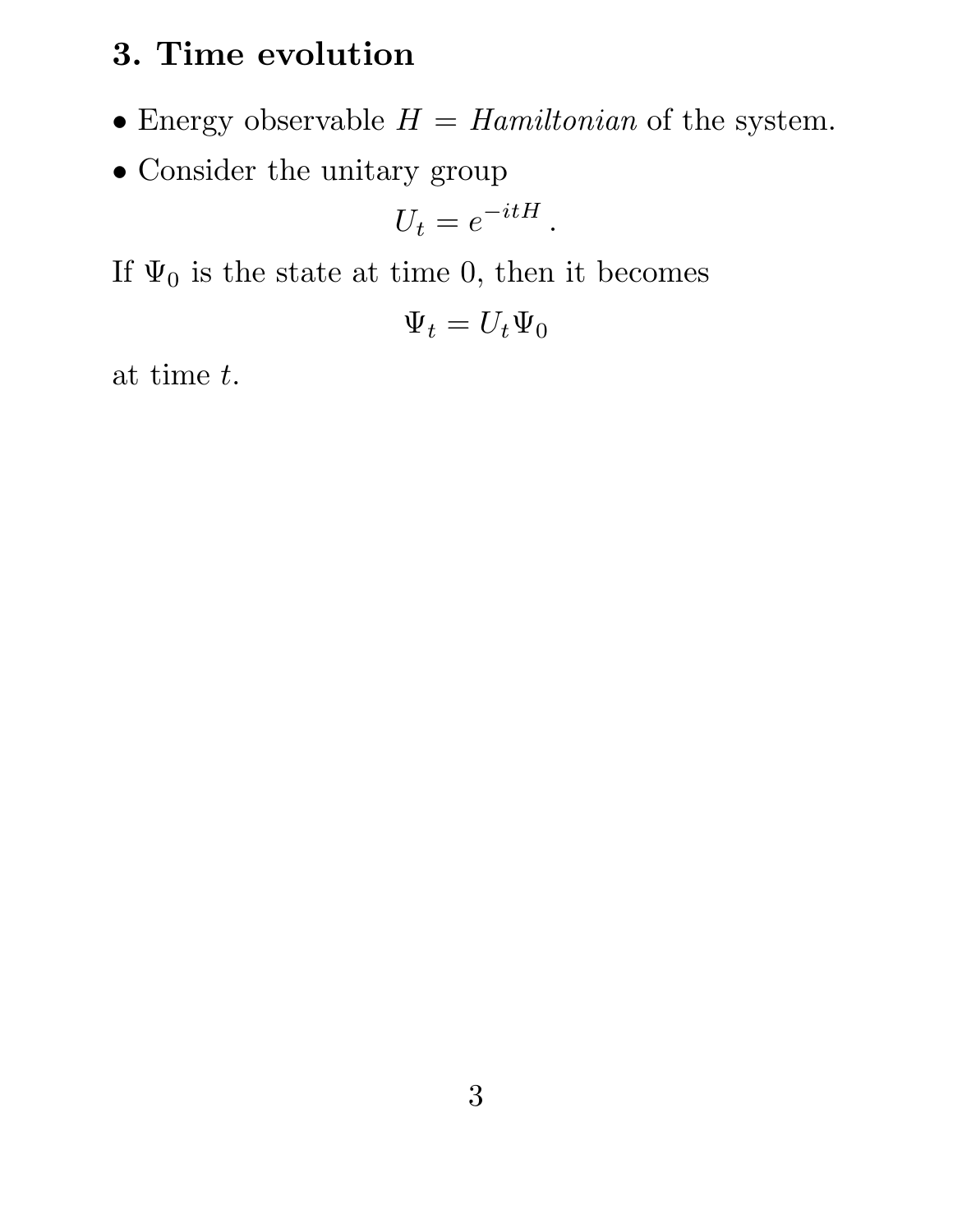### OPEN QUANTUM SYSTEMS

• Quantum system  $\mathcal H$  in interaction with another  $\mathcal K$ :  $\mathcal{H}\otimes\mathcal{K}$ .

• The typical situation: we have access to  $H$  only.

 $-$  System  $K$  is too complicated or unknown (environment, heat bath, noisy channel ...)

– System  $K$  not accessible (shared EPR pair, ...)

• State  $\Psi$  on  $\mathcal{H} \otimes \mathcal{K}$ , observable X on  $\mathcal{H}$ , what does a measurement of  $X$  give?

$$
\mathrm{Prob}(X \in A) = \mathrm{Tr}\big(\rho \, \mathbb{1}_A(X)\big)
$$

with  $\rho = \text{Tr}_{\mathcal{K}}(|\Psi\rangle\langle\Psi|).$ 

• The observer of  $H$  does not see  $\Psi$  but only

 $\rho = \text{Tr}_{\mathcal{K}}(|\Psi\rangle\langle\Psi|)$ .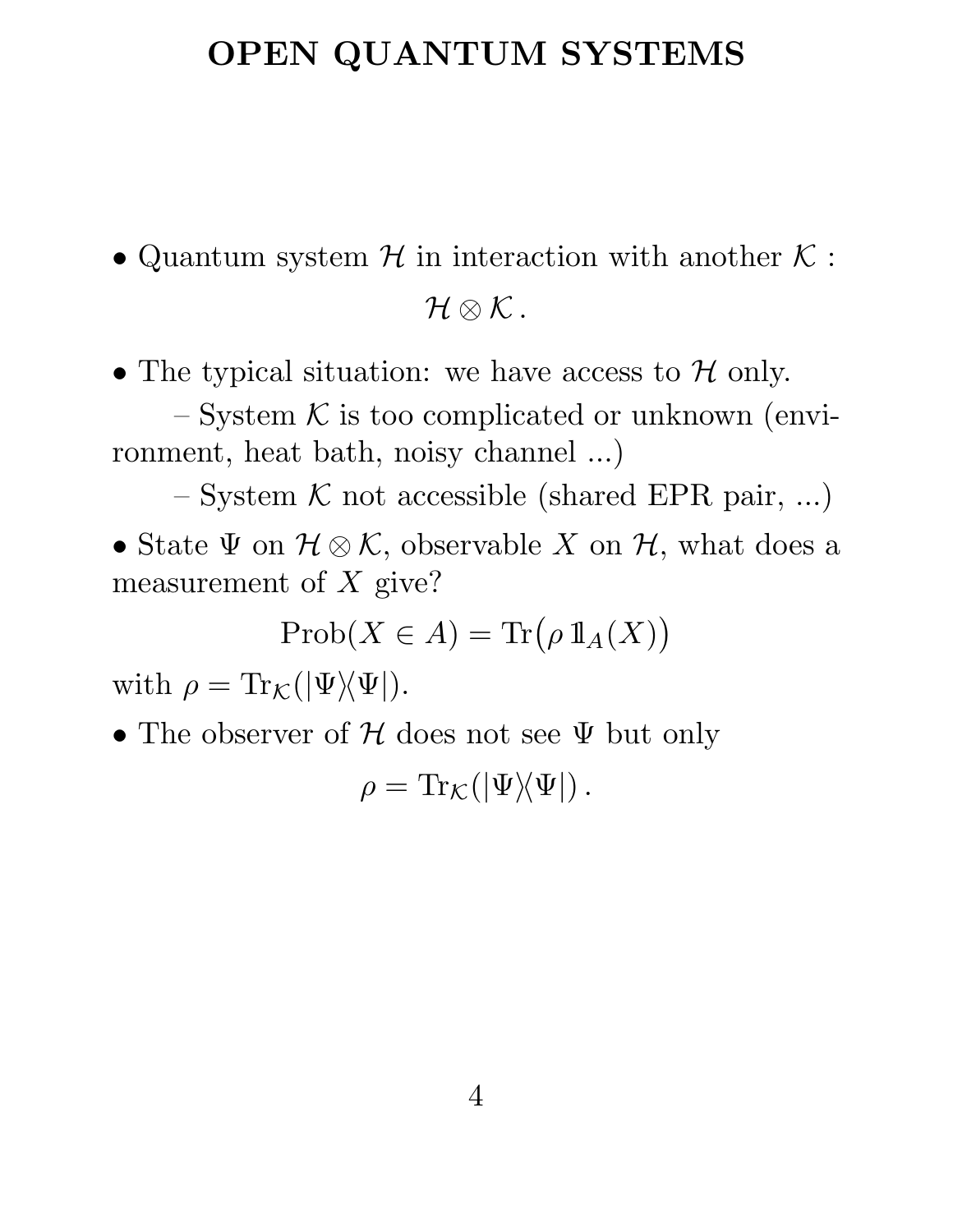### QUANTUM MECHANICS

### (Second version)

#### 1. States

• States = positive, trace-class operators  $\rho$  on H with trace 1, the *density matrices* of  $H$ .

$$
\rho = \sum_n \lambda_n \, |\Psi_n\rangle\!\langle\Psi_n|
$$

 $(\lambda_n \geq 0, \sum)$  $_n \lambda_n = 1$ ).

#### 2. Observables

• If  $H$  is in a state  $\rho$ , if the observable H admits the spectral measure  $A \mapsto 1\!\!1_A(H)$ , then the probability that the measurement of  $H$  lies in  $A$  is

 $\text{Tr}(\rho 1\!\!1_A(H))$ .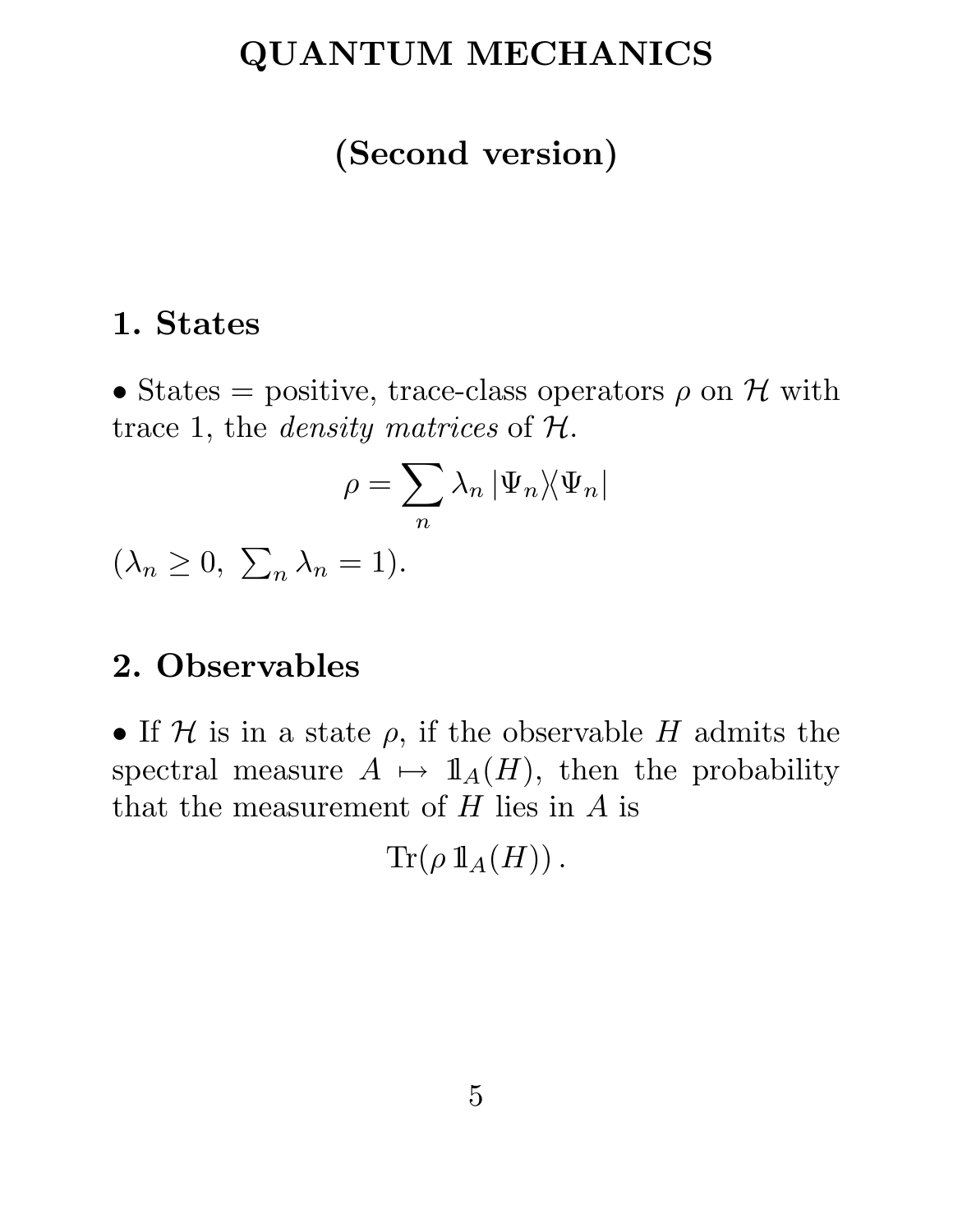#### 3. Time evolution

• If  $\rho_0$  is the state at time 0, it becomes

$$
\rho_t = U_t \,\rho_0 \, U_t^*
$$

at time t.

#### 3'. Noisy channels

What is the most general transformation for a state?

$$
\rho \mapsto \rho \otimes \omega \mapsto U(\rho \otimes \omega)U^* \mapsto \text{Tr}_{\mathcal{K}}\left(U(\rho \otimes \omega)U^*\right).
$$

It is a *completely positive map* on  $\mathcal{L}_1(\mathcal{H})$ 

$$
\mathcal{L}(\rho) = \sum_i L_i \, \rho \, L_i^*
$$

with

$$
\sum_i L_i^* L_i = I
$$

(Stinespring, Kraus).

#### 3". Time-dependant case

General time evolution of an open quantum sys- $\text{tem} = (P_t)_{t \geq 0}$  semigroup of completely positive maps

$$
P_t = e^{tL}
$$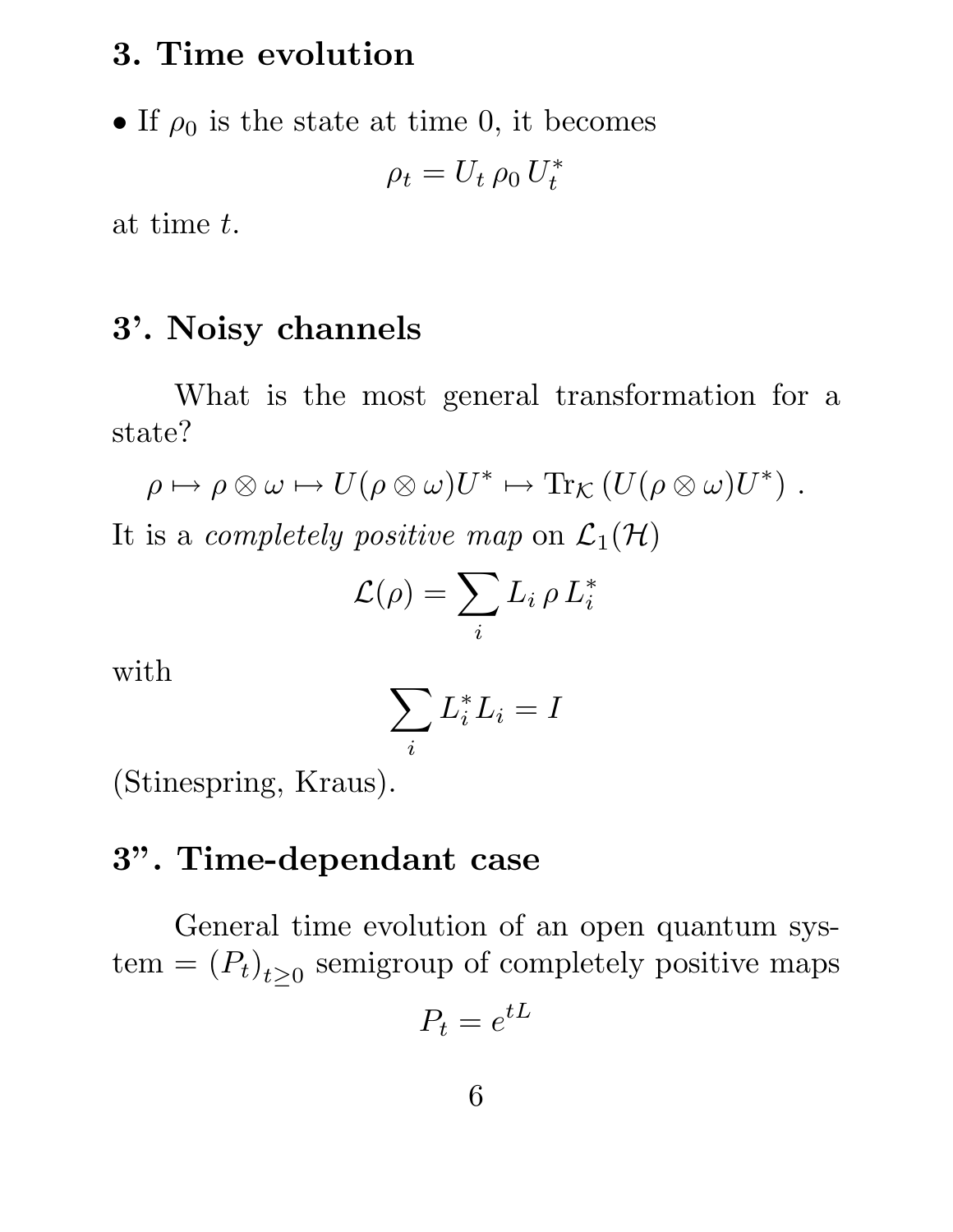with

$$
L(\rho) = -i[H, \rho] - \frac{1}{2} \sum_{n} (L_n L_n^* \rho + \rho L_n L_n^* - 2L_n^* \rho L_n)
$$

(Lindblad).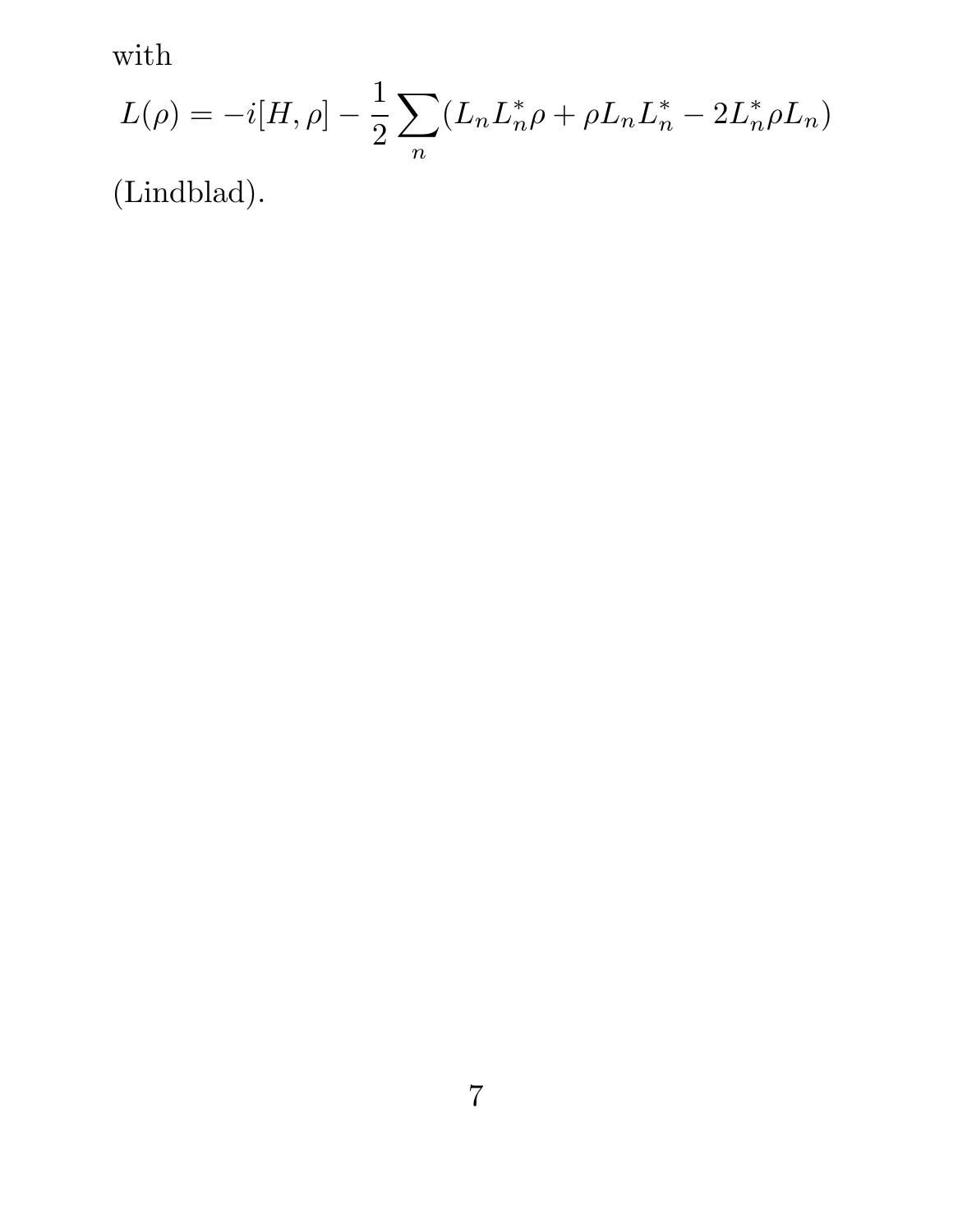### QUANTUM PROBABILITY

#### 1. Setup

• A quantum probability space is  $(\mathcal{H}, \rho)$ 

 $\lceil \neq (\Omega, \mathcal{F}, P) \rceil$ .

- A quantum random variable is a self-adjoint operator  $X$  on  $H$
- $\big[\neq$  a measurable function  $X : \Omega \to \mathbb{R}\big]$ .

• The distribution of X in the state  $\rho$  is the probability measure  $\mu$  on  $\bar{R}$  given by

$$
\mu(A) = \text{Tr}(\rho \, 1\!\!1_A(X)).
$$

Or else

$$
\int f(x) d\mu(x) = \text{Tr}(\rho f(X))
$$

$$
\widehat{\mu}(t) = \text{Tr}(\rho e^{itX}).
$$

 $\lceil \neq \mu = X \circ P \rceil$ .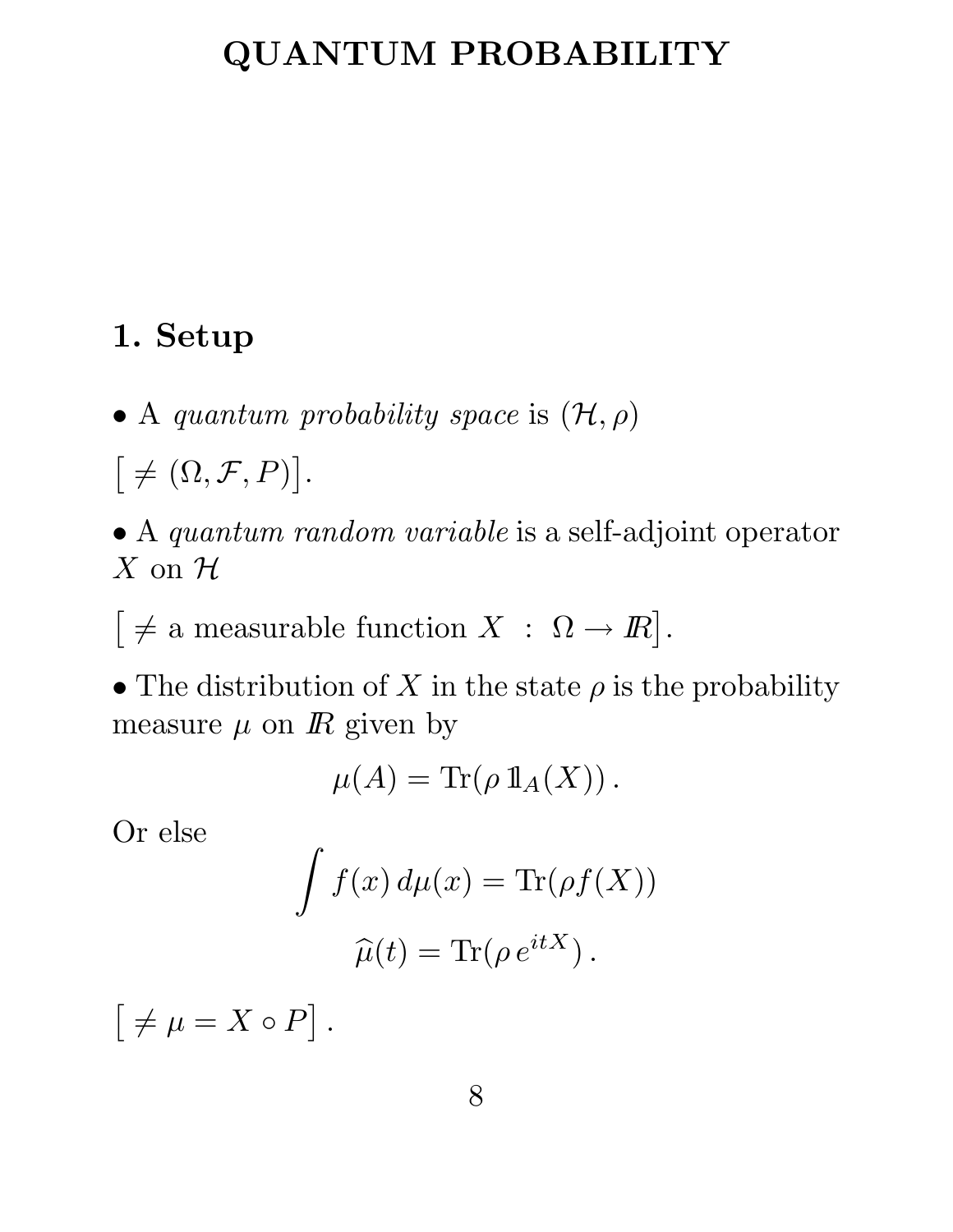# 2. Connecting to classical theory

• When one is given a single observable  $X$  it is the same situation as classical theory

 $-$  if X is an observable, one can represent it as a multiplication operator on some  $(\Omega, \mathcal{F}, P)$ ,

– if X is a classical random variable then take  $\mathcal{H} =$  $L^2(\Omega, \mathcal{F}, P)$  and  $\mathcal{M}_X$ .

• It holds the same for any family  $(X_i)_{i\in I}$  of commuting observables.

• The difference lies when considering *non-commuting* observables on  $H$ . Each one is like a classical random variable, but on its own space.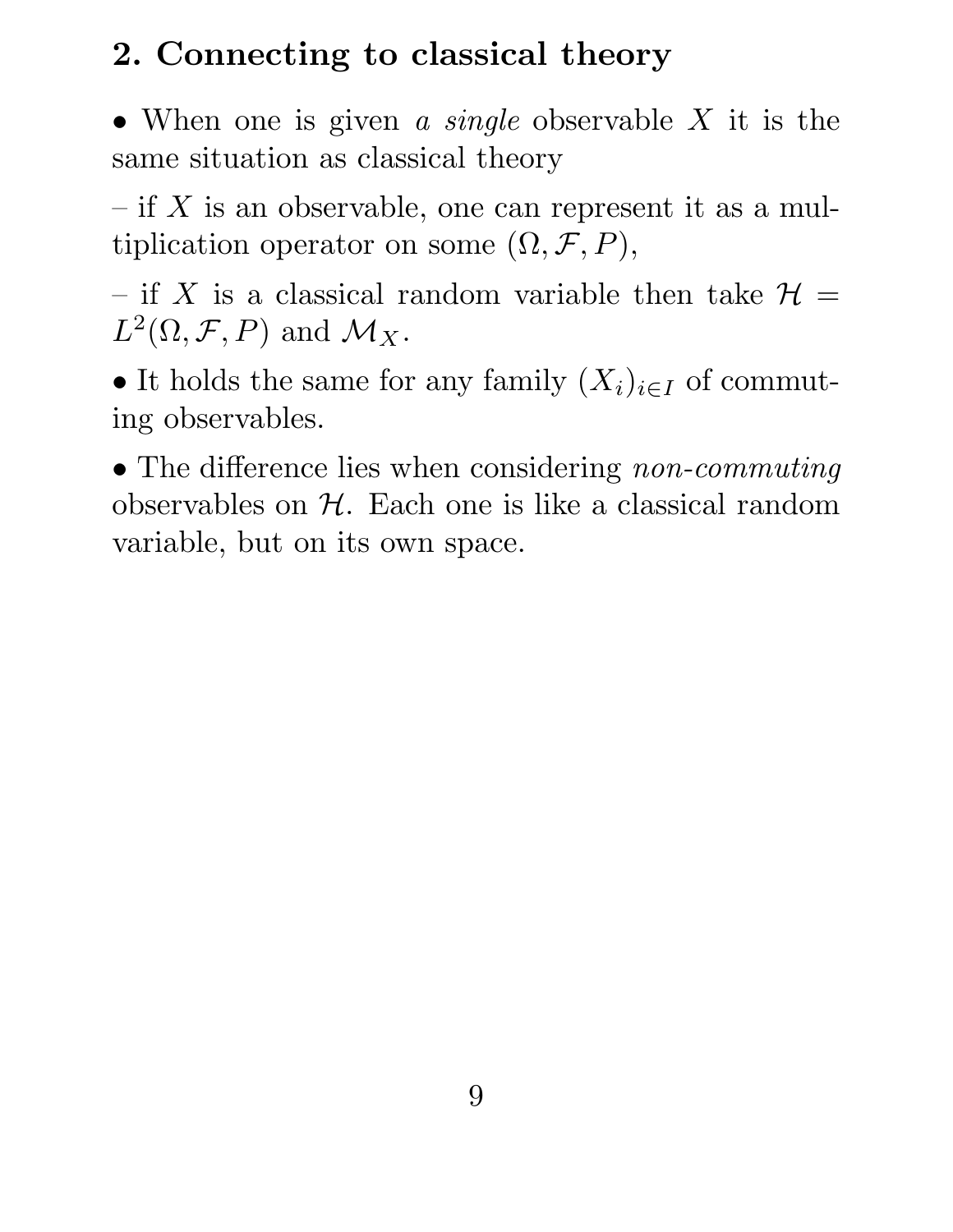### STOPPING TIMES

### 1. Setup

• A Hilbert space  $H$ , a filtration of sub-Hilbert spaces  $(\mathcal{H}_t)_{t\in I\!\!R^+}$ , with associated projectors  $E_t$ .

• A (quantum) stopping time  $T$  is an increasing family of orthogonal projectors  $1\!\!1_{T\leq t}$  such that

$$
{I\!\! E}_u 1\hspace{-0.05cm}1_{T\leq t}=1\hspace{-0.05cm}1_{T\leq t}\, {I\!\! E}_u
$$

for all  $u \geq t$ .

- Set  $1\!\!1_{T=\infty} = I \lim_{t\to\infty} 1\!\!1_{T\leq t}$ .
- Equivalently  $T$  can be seen as generalized observable with spectrum  $\subset \mathbb{R}^+ \cup \{+\infty\}.$
- Physically,  $T$  is not an observable. It cannot be measured directly. Only  $1\!\!1_{T\leq t}$  can be.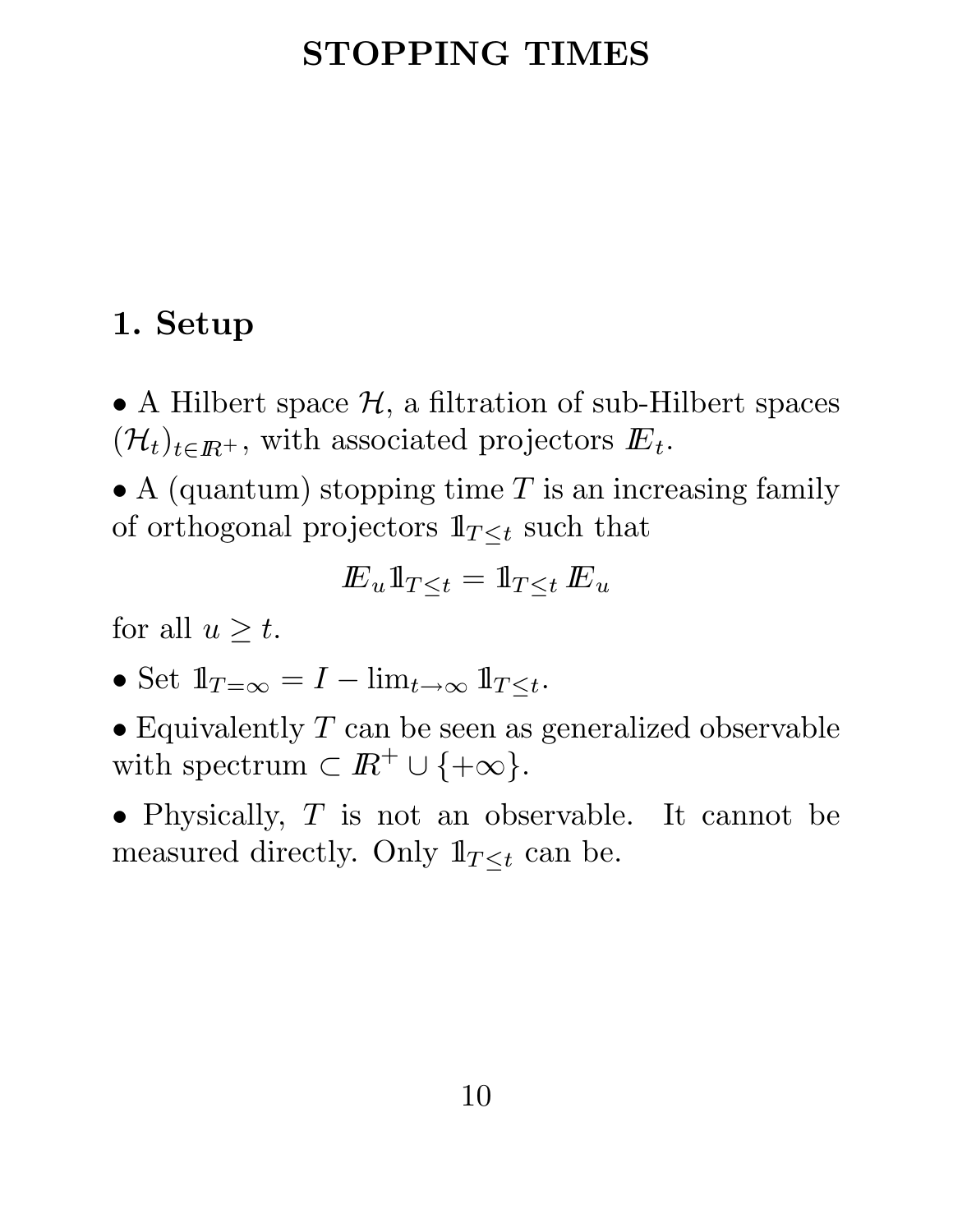### RESULTS

• Most definitions and properties can be extended.

$$
\mathcal{H}_T = \{ f \in \mathcal{H}; \, 1\! \underline{\tau}_{\leq t} f \in \mathcal{H}_t, \forall t \} \, .
$$

 $\mathcal{H}_{T-} = \overline{\text{span}} \{ \mathbb{1}_{T>t} f; f \in \mathcal{H}_t, t \in \mathbb{R}^+ \} \cup \mathcal{H}_0.$ 

•  $S \leq T$  if  $1\!\!1_{T \leq t} \geq 1\!\!1_{S \leq t}$  for all t.

• One can also define  $S < T$  (more tricky), predictable stopping times.

**Theorem** – On the Fock space  $\Phi$ , for every predictable quantum stopping time T we have  $\Phi_T = \Phi_{T-}$ .

• This generalizes the following remark:

Every normal martingale  $\left\langle \langle X, X \rangle_t = t \right\rangle$  with the predictable representation property has a quasi left-continuous natural filtration.

It shows that this property is not really probabilistic, but more intrinsic to the Fock space structure (continuous tensor product of Hilbert spaces).

• Results on strong Markov property for quantum processes, quantum Dirichlet problem,... have been obtained.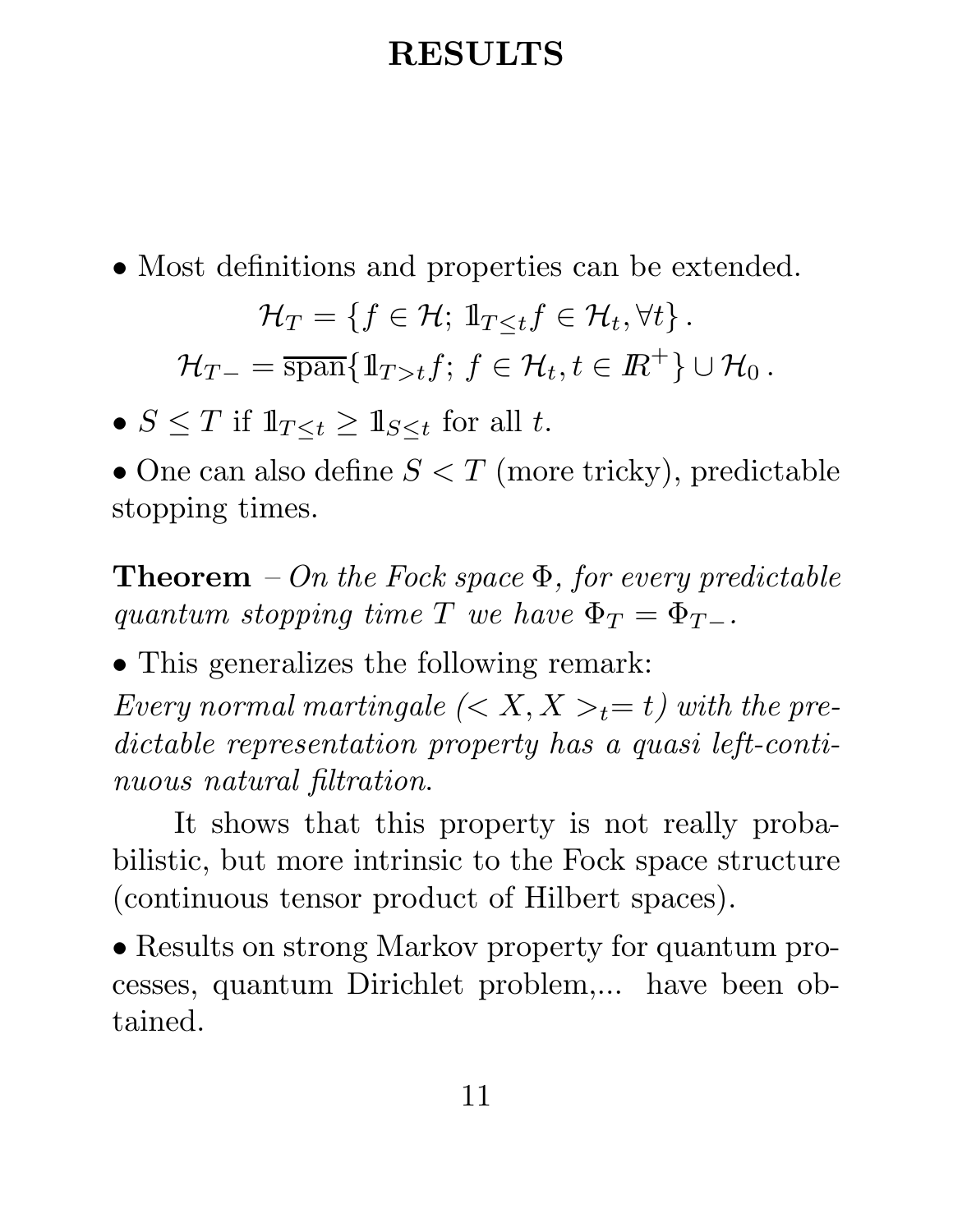#### STOPPING QUANTUM PROCESSES

• One of the main problems: given a family of operators  $(X_t)_{t\in\mathbb{R}^+}$  (for example an observable evolving with time), and a (finite) stopping time  $T$ : how to define  $X_T$ ?

• In the classical case (for  $T$  discrete)

$$
X_T = \sum_i X_{t_i} \mathbb{1}_{T = t_i}
$$

For a general stopping time, pass to the limit on discrete approximation of  $T$ , that is pass to the limit on

$$
\sum_i X_{t_{i+1}} 1\!\!1_{T \in [t_i, t_{i+1}[}.
$$

• In the quantum case, what shall we consider?

$$
\sum_{i} X_{t_{i+1}} \mathbb{1}_{T \in [t_i, t_{i+1}[} \cdot
$$
\n
$$
\sum_{i} \mathbb{1}_{T \in [t_i, t_{i+1}[} X_{t_{i+1}} \cdot
$$
\n
$$
\sum_{i} \mathbb{1}_{T \in [t_i, t_{i+1}[} X_{t_{i+1}} \mathbb{1}_{T \in [t_i, t_{i+1}[} \cdot
$$

something else?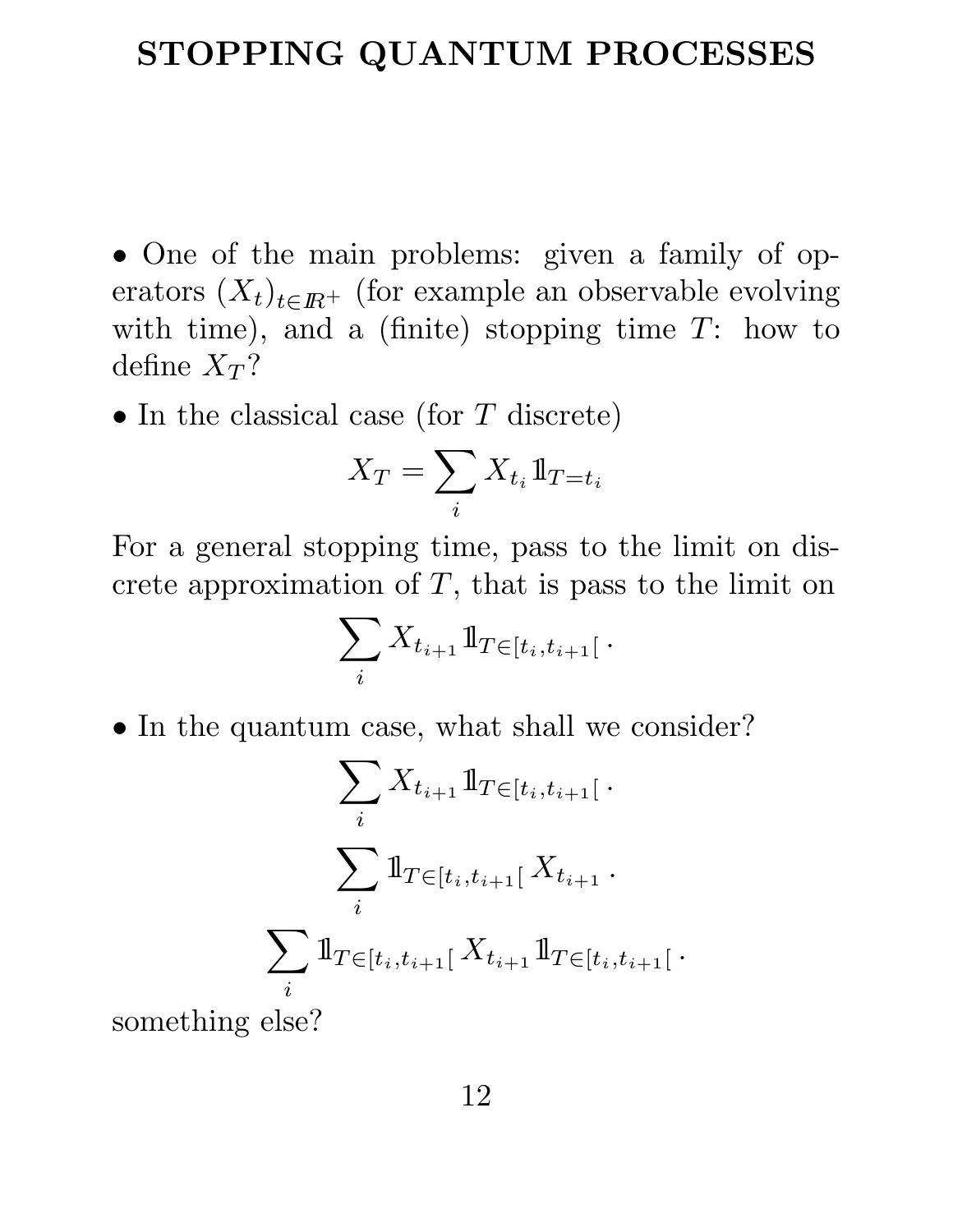• Condition for the convergence of the two first forms are workable. But the resulting object is not satisfactory (not preserving self-adjointness, not adapted,...).

• The third one has some advantages: it preserves self-adjointness, it is the only one to have adaptedness properties (w.r.t.  $\mathcal{H}_T$ ), ... But finding a general condition for the convergence is a completely open problem.

• It is maybe a too strong projection (like conditionning w.r.t.  $\sigma(T)$  instead of  $\mathcal{F}_T$  in classical probability).

• A surprising computation:

$$
W_{T_n} = -2T_n \, .
$$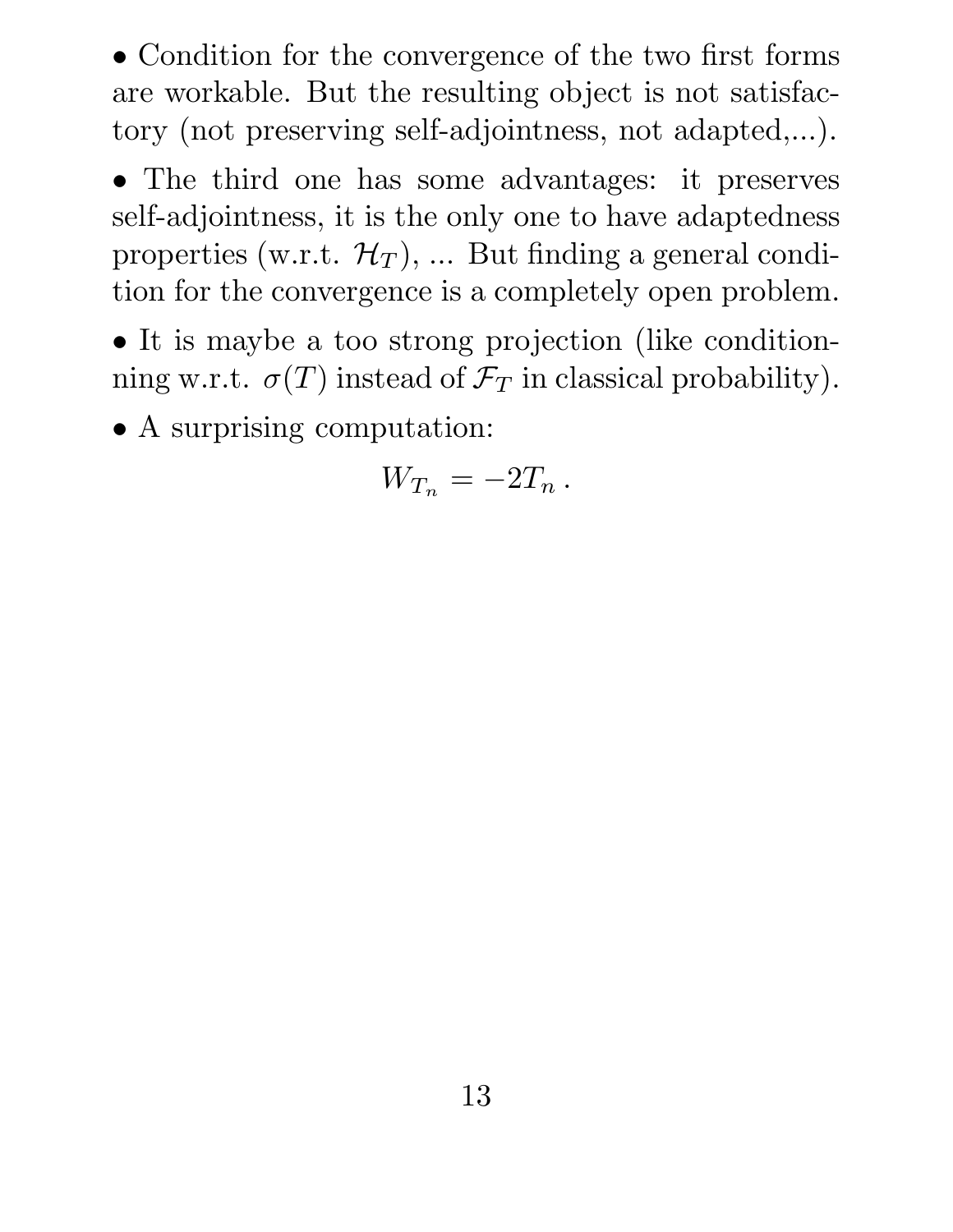### PHYSICAL EXAMPLES

• Yet no true applications in quantum physics.

• Most examples are as follows: under some quantum evolution a particular observable evolves:  $(N_t)_{t \in I\!R^+}$ and gives rise to a commutative family of self-adjoint operators. Namely, a classical stochastic process (often a Markov process). The natural stopping times of this process can be considered in the general noncommutative setup. They give rise to quantum stopping times.

• But purely non-commutative examples are lacking. The naive definitions fail.

• For example, take the free particle. It undergoes the Schrödinger evolution driven by the Laplacian. Let  $Q_t$  be the position observable at time t. Let us try to define the *entrance time*  $T$  in  $\mathbb{R}^+$  for the particle.

We must have

$$
(T > t) \subset \cap_{s \leq t} (Q_s \subset I\!\!R^-).
$$

But